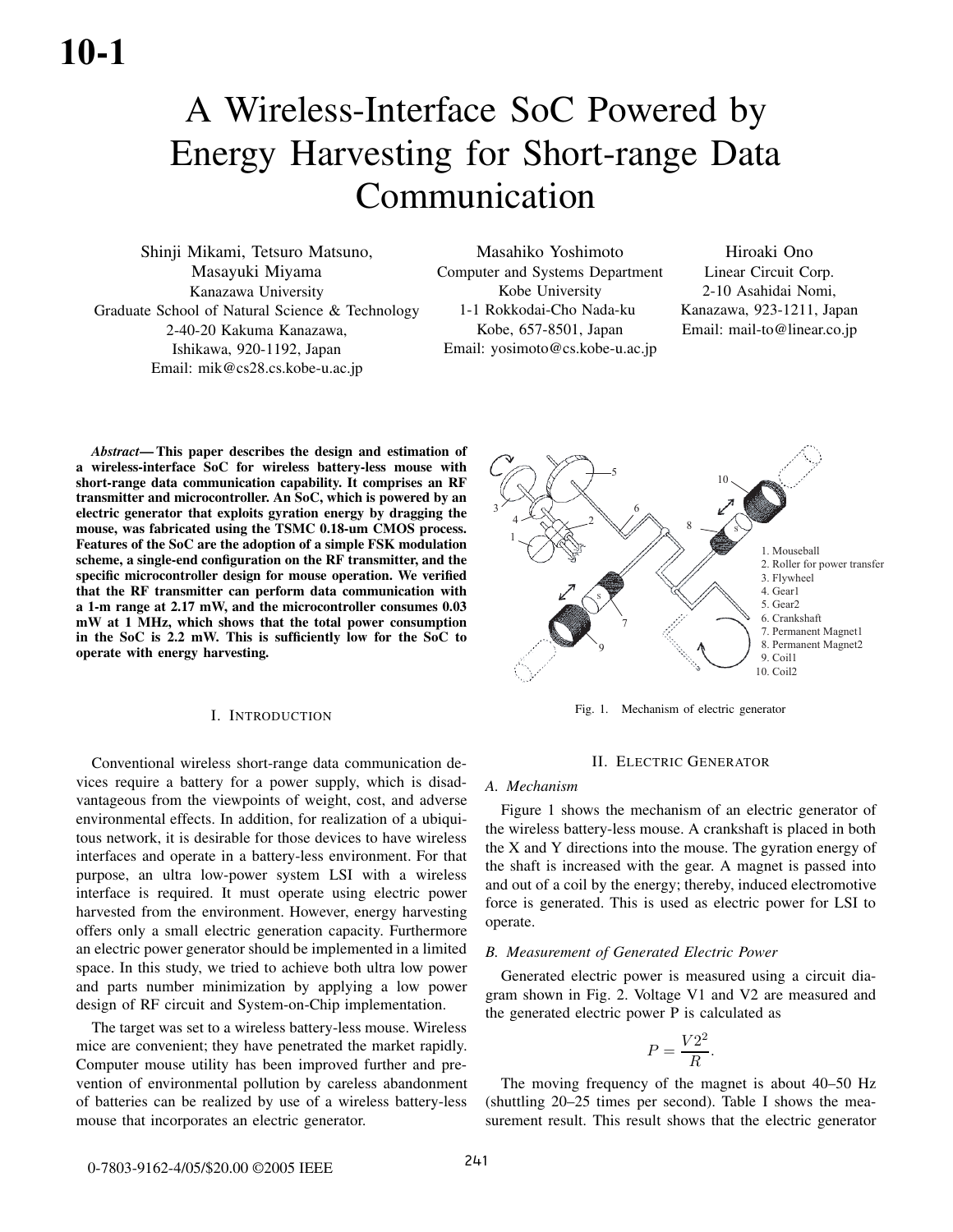

Fig. 2. Circuit diagram of induced voltage measurement

TABLE I MEASUREMENT RESULT

| $R$ (ohm) | V1 (V) | V2 (V) | (mW)  |
|-----------|--------|--------|-------|
| 10        | 2.90   | 0.24   | 5.76  |
| 22        | 3.00   | 0.50   | 11.36 |
| 51        | 3.80   | 0.82   | 13.18 |
| 100       | 4.40   | 1.10   | 12.10 |
| 220       | 5.30   | 1.55   | 10.92 |
| 510       | 6.40   | 1.90   | 7.08  |
| 1000      | 6.40   | 2.40   | 5.76  |
| 2200      | 6.60   | 3.00   | 4.09  |

can generate about 4–13 mW depending on a load resistance value. However, in consideration of efficiency in circuits such as those of a rectifier, a DC-DC converter and so on, power consumption of the LSI must be suppressed to less than 3 mW.

## III. SOC IMPLEMENTATION

## *A. Requirement Specification*

It is necessary to minimize the number of parts used in a mouse to store the electric generator and other electronics within the mouse. In this study, we achieved ultra low power and parts number minimization not only through the low power design of the RF circuit, but also through System-on-Chip implementation. The required specifications of SoC are summarized as follows.

- *•* Power consumption: less than 3 mW
- *•* Modulation method: FSK (Frequency Shift Keying)
- *•* Carrier frequency: 28 MHz (same as the commercially available mouse)
- *•* Communication distance: 0.2–1 m
- *•* Data rate: 10 kbps

## *B. SoC Block Diagram*

The SoC consists of an RF transmitter and microcontroller, as illustrated in Fig. 3. The direct modulation scheme has been adopted for the RF transmitter for simplification. Consequently, circuit counts were reduced and passive elements were quantitatively minimized. The microcontroller block contains a 16-bit CPU ,1 kB RAM and peripherals. A design specified for mouse operation reduces the gate count and reduces the clock frequency to 1 MHz.



Fig. 3. Block diagram of SoC

#### *C. Outline of Operation*

The microcontroller in the SoC detects a click operation of a mouse and motion toward the X and Y directions. The outline of operations is summarized as follow;

- 1) The Motion Detection Signal that is generated by the motion of a mouseball and click signal is inputted into the I/O port.
- 2) The Motion Detection Signal is fed into the Interrupt Controller.
- 3) The Interrupt Controller is connected with a Timer. The Timer counts the number of pulses corresponding to a motion of the mouseball at a fixed interval.
- 4) The 16-bit CPU transforms the direction and distance of mouse operation into a specific data format (See Fig. 4).
- 5) Data are serialized using the Serial Controller and transferred to the RF Transmitter block.
- 6) The RF Transmitter block modulates and transmits the data.

# IV. RF TRANSMITTER BLOCK

Figure 5 shows a circuit diagram of the RF transmitter. The RF transmitter block modulates transmitted data to the FSK



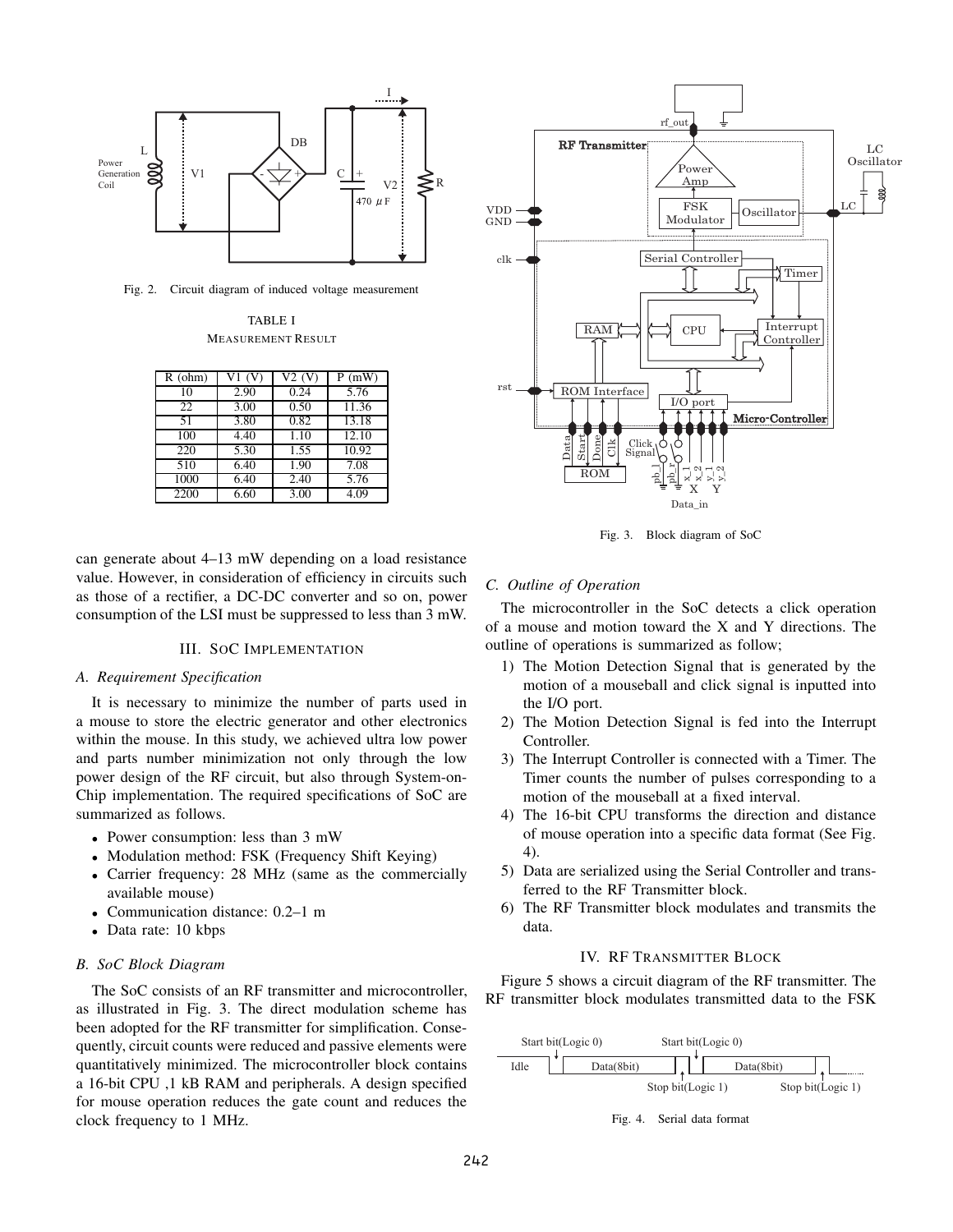

Fig. 5. Circuit diagram of the RF transmitter

signal of 28 MHz. A negative-impedance type circuit has been adopted for the oscillator block, which is very simple and has very low power characteristics. Moreover, single-end schemes have been adopted to reduce the number of required parts. Modulation is performed by changing the oscillation frequency according to transmitted data by whether a capacitor is inserted into the LC tank of an oscillator in series.

# V. ESTIMATION OF THE DISTANCE THAT CAN BE COMMUNICATED

#### *A. Estimation of Generated Magnetic Field Strength*

The RF-transmitter carrier frequency is 28 MHz; its wavelength  $\lambda$  is about 10.71 m. The target communication distance of a wireless mouse is 1 m. Because the communication distance is shorter than the wavelength, the magnetic coupling is used for communication. The magnetic coupling is realized using a loop antenna for both the transmitter and receiver. The generated magnetic field was calculated theoretically considering the size of the antenna in the mouse. The Biot-Savart law is used for calculation and the magnetic field strength is estimated in distant positions by a(m) horizontally. The induced voltage at the standard loop antenna and the electric field strength are calculated using an antenna factor. The antenna factor value converts the induced voltage into the magnetic field strength and electric field strength. An active loop antenna (6502; EMCO) was used as a standard loop antenna. The formulas used to calculate the induced voltage and electric field strength using magnetic field strength are shown below.

$$
Vant(dBV) = H(dBA/m) - AFH(dB)
$$
 (1)

$$
= H(dBA/m) + 41.8 \tag{2}
$$

$$
(3)
$$

where Vant (dBV) is the induced voltage, H (dBA/m) is the

TABLE II ESTIMATION OF INDUCED VOLTAGE AT THE STANDARD LOOP ANTENNA

| Power            | range $(m)$ | Magnetic               | Induced     |
|------------------|-------------|------------------------|-------------|
| consumption (mW) |             | field strength $(A/m)$ | volttage(V) |
| 1.5              | 3           | $\overline{22.7n}$     | $2.8\mu$    |
|                  |             | 557n                   | $69\mu$     |
|                  | 0.2         | $44.4\mu$              | 5.5m        |
|                  | 3           | $\overline{40.8n}$     | $5.0\mu$    |
| 2.5              |             | $1.0\mu$               | $124\mu$    |
|                  | 0.2         | $80.0\mu$              | 9.83m       |
|                  | 3           | 57.1n                  | $7.0\mu$    |
| 3.5              |             | $\overline{1.4}\mu$    | $173\mu$    |
|                  | 0.2         | $111.7\mu$             | 13.7m       |

magnetic field strength, and AFH (dB) is the antenna factor for the magnetic field.

It is supposed that the size of the antenna incorporated into a mouse is 5 cm *×* 10 cm using copper wire with width of 1 mm. Table II shows estimation results. This table indicates that induced voltage is 124  $\mu$ V at a 1-m range, consuming 2.5 mW in a RF transmitter circuit. Therefore, assuming more than 100  $\mu$ V of induced voltage at the antenna on the receiver side, it is seen that the power consumption required to communicate in a 1-m range is almost 2.5 mW.

## VI. EXPERIMENTAL RESULTS

The SoC was fabricated by the TSMC 0.18 um CMOS Mixed Signal 1P6M process and evaluated. Figure 6 shows a photograph of the SoC.

# *A. RF Transmitter*

Figure 7 shows the spectrum observed at a 1-m range and Fig. 8 shows the transient characteristics of the output signal frequency at the input data frequency of 100 kHz. Transient characteristics were observed using the jitter analysis function of an oscilloscope. This figure suggests that the RF transmitter can perform a stable FSK modulation, which is synchronized with the transmit data. Figure 9 shows the induced voltage characteristics for a loop antenna for different



Fig. 6. Chip photograph